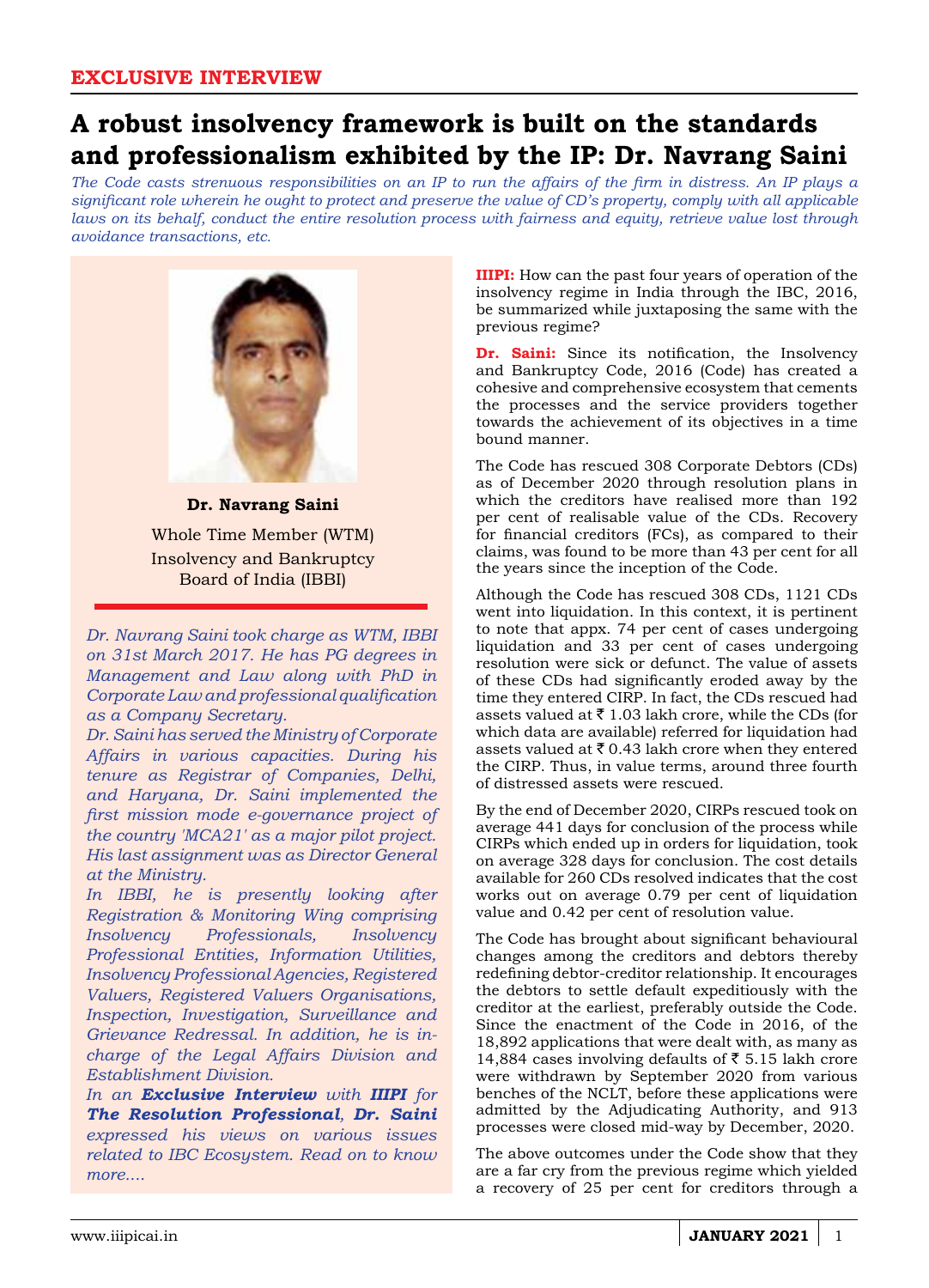process which took about 4+ years and entailed a cost of 9 per cent.

The achievements of the Code have been recognised globally. In the World Bank Group's Doing Business Reports, India's rank moved up from 136 to 52 in terms of 'resolving insolvency' in the last four years. In the Global Innovation Index, India's rank improved from 111 in 2017 to 47 in 2020 in 'Ease of Resolving Insolvency'. India was also awarded the Global Restructuring Review Award for the Most Improved Jurisdiction in restructuring and insolvency regime.

**IIIPI:** Sometimes it is not the fault of the business model or the entrepreneurs but the issues like international relations, economic crisis, natural calamities, and pandemics such as COVID which cause distress. In this backdrop, how would the safeguards in the current framework including those introduced recently, help the industry cope up with the challenges?

**Dr. Saini:** The COVID-19 pandemic necessitated calibration of the insolvency framework in India to prevent otherwise viable enterprises from being forced into insolvency proceedings on account of COVID-19 induced financial stress. Typically, in normal circumstances, the resolution of insolvency under the Code requires a resolution applicant, to rescue a firm in distress by offering a resolution plan to revive the firm. When the world is in the grip of COVID-19, prospective resolution applicants may themselves be facing liquidity crunch or be in distress. When every other firm is under stress at this time, it is unlikely to find adequate number of resolution applicants to rescue all firms in distress. In response to the ensuing adverse impact of COVID-19 on solvency of businesses, the Government of India vide notification dated March 24, 2020, increased the threshold amount of default required to initiate an insolvency proceeding from Rs. 1 lakh to Rs. 1 crore. Further, the Government suspended initiation of the CIRP of a corporate debtor (CD) under section 7, 9 and 10 for any default arising on or after March 25, 2020. The Government extended this suspension of the Code twice for 3 months each on September 24, 2020 and December 22, 2020 to provide relief to the firms undergoing stress due to ongoing COVID-19 pandemic.

The IBBI also took cognizance of the difficulties for the IPs to continue to conduct the process, for members of Committee of Creditors to attend the meetings, and for prospective resolution applicants to prepare and submit resolution plans, during the period of lockdown. To address these difficulties, IBBI amended the CIRP and Liquidation regulations to provide that the period of lockdown imposed by the Central Government in the wake of COVID-19 outbreak shall not be counted for the purposes of the timeline for any activity that could not be completed due to the lockdown, in relation to a CIRP and Liquidation process, subject to the provisions of the Code.

**IIIPI:** Insolvency Professionals often highlight avoidable litigations and long pendency of cases with adjudicating authorities as the key reasons for delays in CIRPs which bring disrepute to the profession. What more measures are desirable in order to have an effective delivery system?

**Dr. Saini:** A number of measures and developments in the near future are envisaged to strengthen the delivery system, making it more efficient, certain and efficacious. One of the important measures would be to strengthen the Adjudicating Authority (AA). The bench capacity needs to increase commensurate with the responsibilities under both the Code and the Companies Act, 2013. The AA should have strong administrative support to manage the cases with the help of information technology that releases members to focus on adjudication. Efforts need to be made to resolve stress by mediation and conciliation or through processes such as pre-pack, which do not use or make minimum use of the AA.

The next important measure would be to strengthen the insolvency profession further. To this end, to take the insolvency profession to the next level, the IBBI has conceived a two-year Graduate Insolvency Programme (GIP) for young and bright minds having a professional qualification or a degree in a relevant discipline but with no experience. On completion of GIP, one would be eligible for registration as an IP. GIP is the first of its kind in the world to create tailormade IPs and is an endeavour to create insolvency as a discipline of knowledge. The second batch of GIP has commenced at the Indian Institute of Corporate Affairs (IICA) in July, 2020. In addition, several measures, such as advanced training in niche areas, continuing professional education, are being undertaken to build the capacity of insolvency professionals.

As regards the valuation profession, a Committee of Experts has recently recommended enactment of an exclusive statute to provide for the establishment of the National Institute of Valuers to protect the interests of users of valuation services in India and to promote the development of, and to regulate the valuation profession and market for valuation services.

In recognition of the uniqueness of MSMEs and that a typical CIRP style resolution may not be conducive for them, as part of the '*Atma Nirbhar Bharat*, Part V: Government Reforms and Enablers', the Government proposed to notify a special insolvency resolution framework for MSMEs. The framework is likely to be a blend of CIRP and individual insolvency as some MSMES are corporates while others are individuals.

Pre-packs is another area that is gaining traction. A sub-committee of the Insolvency Law Committee has submitted its report proposing a detailed scheme and regulatory framework for implementing prepackaged insolvency resolution process in India.

**IIIPI:** Under the resolution framework, COC or Committee of Creditors enjoys a pre-dominant role.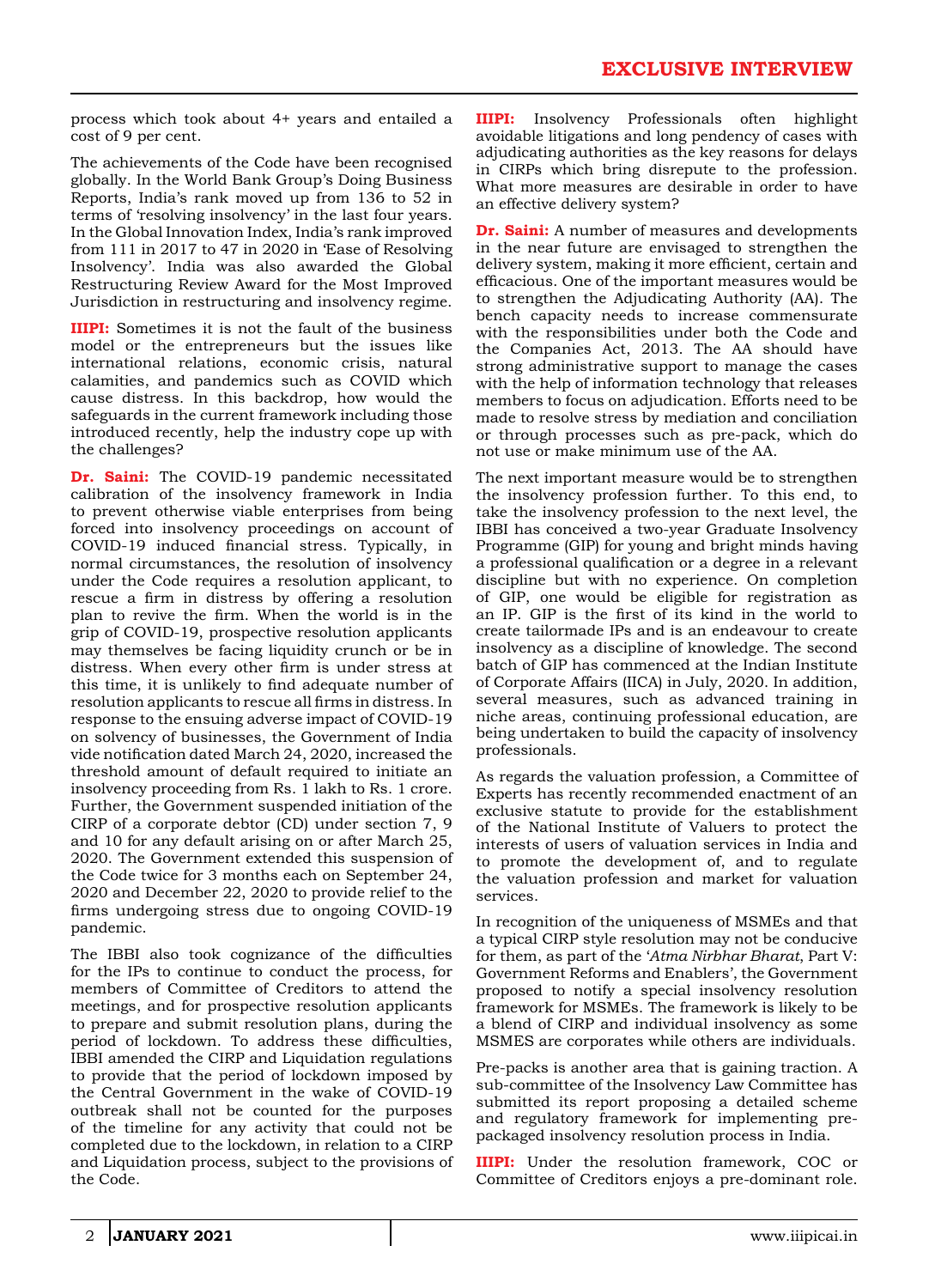While on one hand, this dispensation is welcome in the interest of a market-driven process, concerns have been raised about COC not being subject to regulatory control, leading to frictions of varied nature. What direction, in your opinion, IBC framework should move forward, to obviate such issues?

**Dr. Saini:** The IBC framework and jurisprudence that has evolved over time upholds the commercial wisdom of the CoC. The CoC, which comprises of financial creditors (FCs), has responsibility to decide the fate of the firm in distress, whether to rescue or liquidate it. The decisions of the CoC are not generally open to any analysis. The stakeholders, including the Government, are bound by the resolution plan, which is a commercial decision/wisdom of the CoC. A wrong decision can destroy an otherwise viable firm or place the firm in the hands of wrong people. The CoC deciphers whether the firm is in economic distress and if so, it may release the resources of the firm to other competing uses and the entrepreneur to pursue emerging opportunities. If the firm is in financial distress, the CoC rescues the firm from the clutches of current management and puts it in the hands of a credible and capable management to avoid liquidation. It creates the visibility of the underlying value of the firm and a market for competing, feasible and viable resolution plans from capable and credible people. It assesses feasibility and viability of resolution plans and capability and credibility of RAs. These decisions are not amenable to a mathematical equation and require tremendous business acumen.

The supremacy of the commercial wisdom of the CoC has been upheld by the courts. In the matter of *K. Sashidhar Vs. Indian Overseas Bank & Ors.,*1 the Supreme Court has held that AA has no jurisdiction to evaluate commercial decision of CoC much less to enquire into the justness of rejection of plan by dissenting FCs.

Further, in the other judgments of the Supreme Court, it has been held that the commercial wisdom of the CoC cannot be interfered with judicially.

Given that the consequences of decisions of the CoC are grave, in order to develop their expertise, IBBI has also been organising CoC workshops to build the capacity of FCs in the area of insolvency and bankruptcy.

**IIIPI:** Going by the international experience, many new features in IBC dispensation are expected to be unveiled viz. pre-pack resolution, frameworks for group and cross-border insolvency, Individual/ fast track mechanism, MSME framework. Individual insolvency is also being touted as 'next big thing' in this context. What can be the ideal pace of such developments in near future, from the point of view

of priority and suitability to Indian conditions?

**Dr. Saini:** Due to the current vulnerability pandemic situation caused by the COVID-19, the business in general landed in an unprecedented risky landscape. It is projected in the recent Financial Stability Report released by RBI that GNPA ratio of all SCBs may increase from 7.5 per cent in September 2020 to 13.5 per cent by September 20212. Further, World Economic Outlook – October 20203 observed that prolonged liquidity shortfalls can readily translate into bankruptcies. Moreover, prolonging existing support to companies could limit insolvencies in the short term, however it is observed in global reports that there is a danger of Zombie Companies<sup>4</sup>, raising the risks of more insolvencies in the medium and long term. The pandemic situation has undoubtedly thrown up multiple challenges, for which an unconventional solutionis warranted to mitigate this unprecedented crisis.

In this regard, among all the tools available in the toolkit, of addressing the distressed assets, the idea of Pre-pack that is calibrated to the Indian scenario is worth considering. Similarly, a special framework for MSMEs needs to be rolled out given that liquidity and solvency risks are bound to increase, putting both SME jobs and debt at risk. There is a high possibility that an MSME CD may end up in liquidation if it enters CIRP, in the current situation. This explains the need to enable effective out-ofcourt restructuring of MSME. As presently there is no set of laws, rules and regulations under the Code to deal with a special situation resolving group insolvency, a feasible model on group insolvency needs to be worked out at the earliest.

With globalization, the investment of different countries in India has also multiplied. Formal cross border insolvency law is quintessential need of the hour to protect the rights of domestic as well as foreign investors. The upcoming model is expected to cover mechanisms to ensure judicial cooperation between bankruptcy courts of different jurisdictions, developed theory of Centre of Main Interest, alignment with best international practices and reciprocal arrangements.

Owing to the recent developments aftermath of the pandemic crisis, it is recommended by various global agencies<sup>5</sup>, that policy measures such as Special out-of-court restructuring frameworks may need to be strengthened (or established) to expedite processing of rising insolvencies. Further, efficient corporate bankruptcy frameworks such as prepacks and special insolvency framework for MSMEs,

<sup>1.</sup> Civil Appeal No. 10673 of 2018 and other appeals.

<sup>2.</sup> https://www.rbi.org.in/Scripts/BS\_PressRelease Display.aspx?prid=50949

<sup>3.</sup> https://www.imf.org/en/Publications/WEO/Issues/ 2020/09/30/world-economic-outlook-october-2020

<sup>4.</sup> https://www.allianz.com/en/economic\_research/ publications/specials\_fmo/16072020\_Insolvencies.html 5. file:///C:/Users/Administrator.COM046/Downloads/ text%20(5).pdf

<sup>6.</sup> https://www.allianz.com/en/economic\_research/ publications/specials\_fmo/16072020\_Insolvencies.html